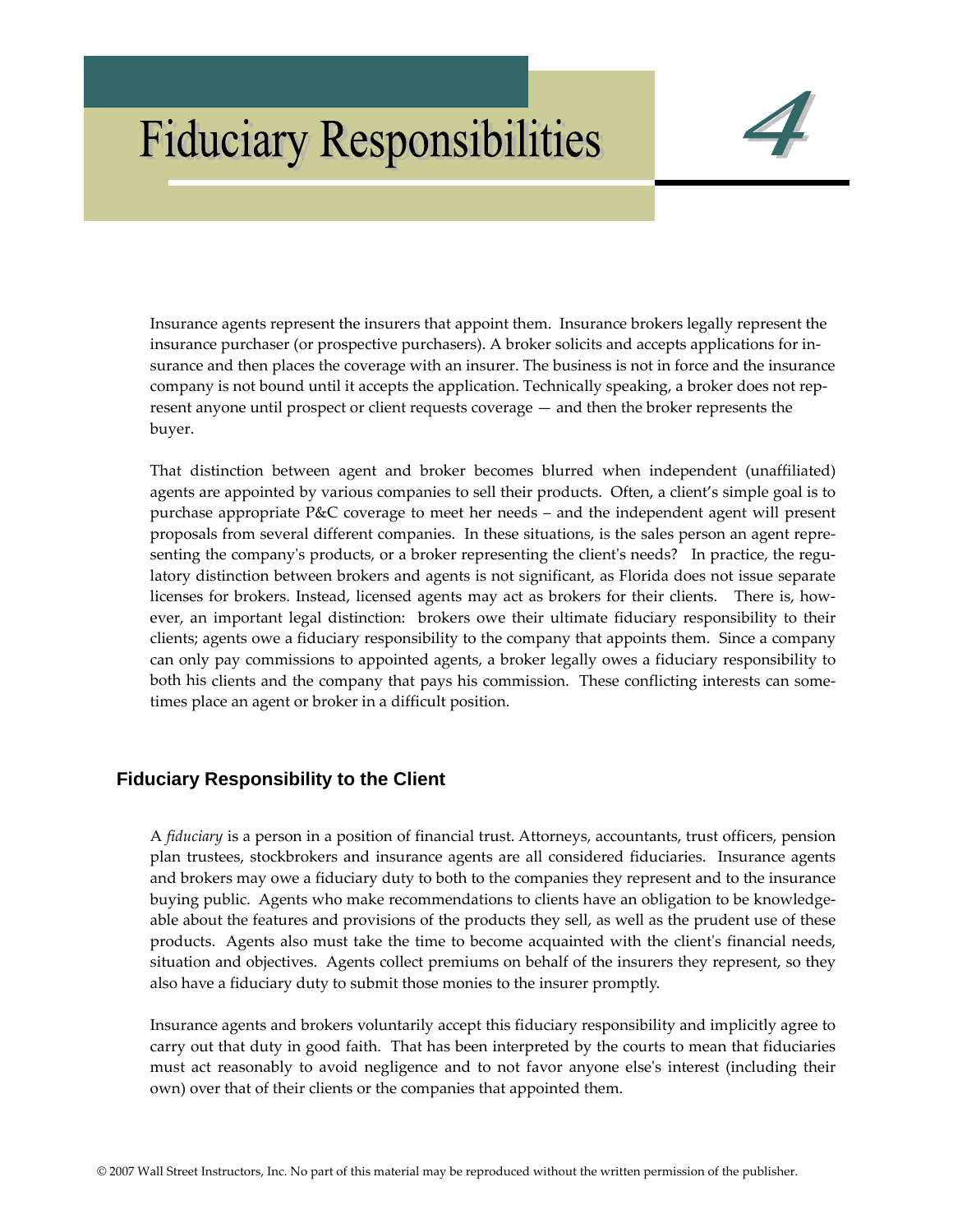Fiduciaries owe their principals (the person they represent):

**Utmost Care**. One standard applied to fiduciaries is the "prudent man rule", which states that the fiduciary should behave as a "prudent person" would under the same circumstances. This can be a very vague standard, but it is one that courts have relied on over the years. Professionals are usually held to a higher standard of conduct  $-$  to exercise "utmost care". This higher standard is warranted because professionals are assumed to be more knowledgeable and experienced than an ordinary prudent person. One can argue that clients seek out and are willing to pay for professional advice precisely because of the added knowledge and experience the professional brings to the de‐ cision‐making process — and therefore should be held to that higher standard.

**Integrity** — this applies to the fiduciary's soundness of moral principle and character: the agent must act with fidelity to the principalʹs interest and with complete honesty.

**Honesty and Duty of Full Disclosure** of all material facts, either known, within the knowledge of or reasonably discoverable by the agent which could influence in any way the principalʹs decisions, actions or willingness to enter into a transaction.

**Loyalty** — An obligation to refrain from acquiring any interest adverse to that of a principal with‐ out full and complete disclosure of all material facts and obtaining the principalʹs informed con‐ sent. This precludes the agent from personally benefiting from secret profits, competing with the principal or obtaining an advantage from the agency for personal benefit of any kind.

**Duty of Good Faith —** includes total truthfulness, absolute integrity and total fidelity to the princi‐ pal's interest. The duty of good faith prohibits taking advantage of the principal through the slightest misrepresentation, concealment, threat or adverse pressure of any kind.

In the case of conflicting interests, the agent must disclose the "**dual agency**" (acting for two parties at the same time) or risk being accused of fraud from either or both principals. Most brokers are compensated by commissions. This, in itself, creates a difficulty since there is an inherent conflict of interest. It is common knowledge to most insurance purchasers that agents and brokers earn a sales commission, which may mitigate the conflict somewhat.

Florida courts addressed this commonly held knowledge in the case of *Beardmore v. Abbott* — ruling that a broker does have a fiduciary responsibility to his clients, but the brokerʹs failure to disclose the full amount of his commission does not breach that duty. In this case, the client did not inquire as to the size of the commission at the time of the purchase, and broker did not volunteer the information. If the client had asked that question, presumably the courts would have ruled that the broker must honestly disclose that information as a matter of fiduciary trust. It should be noted that the client was very familiar with the insurance market, and knew that the broker would receive a commission — it was disclosure of the exact amount that was the crux in this case. Agents should, at least, make clients aware that they may receive a commission as part of an insurance transaction.

The fiduciary duty of insurance brokers was also addressed in another Florida case: *Moss v Appel*. In this case, a broker helped a small business set up a pension funded with an annuity contract, and the broker was also hired to handle administrative paperwork for the pension plan. The broker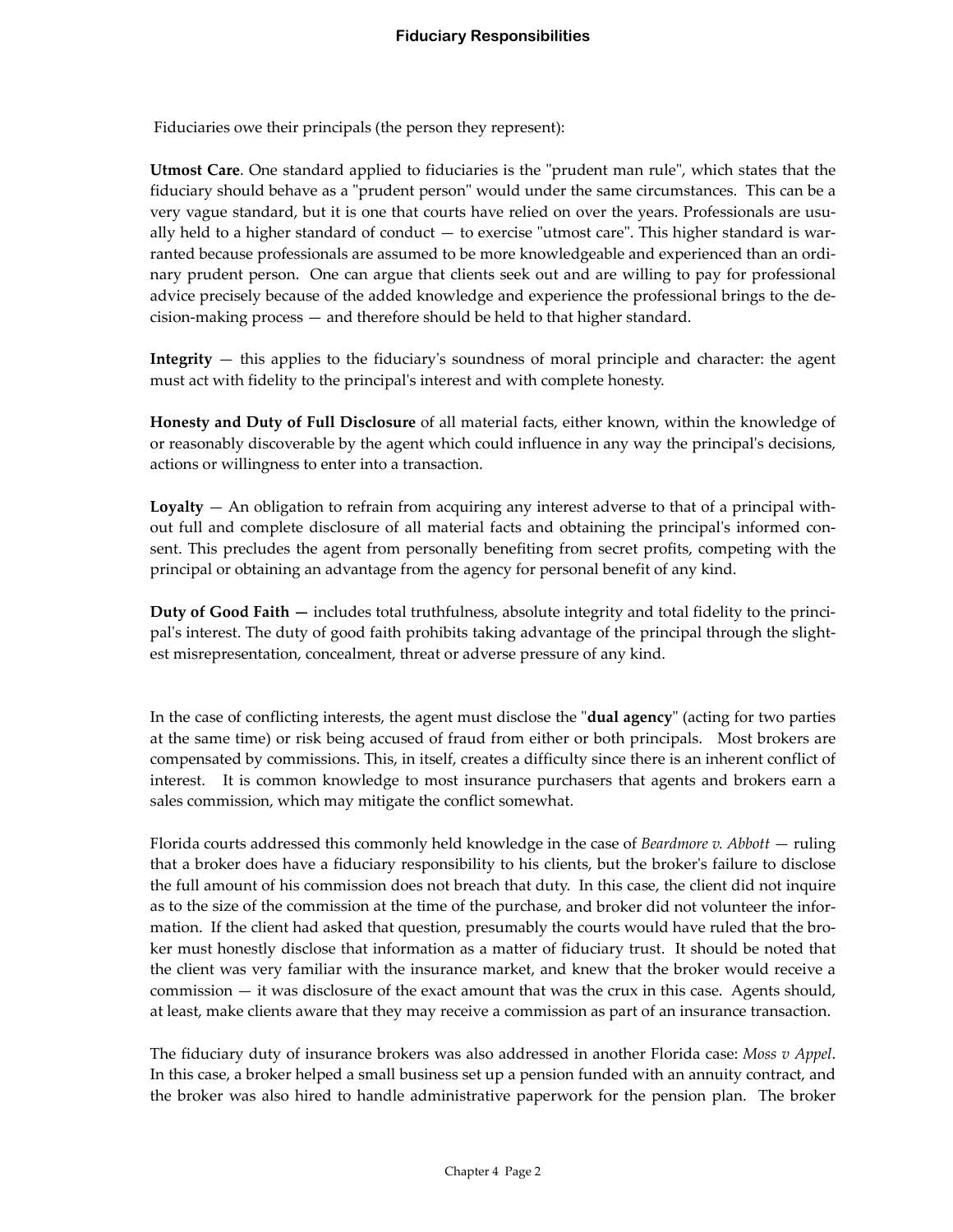### **Fiduciary Responsibilities**

received notice from the annuity company that it was in seeking additional capital to remain in business, but he did not alert the clients to that notice. The annuity company later became insolvent. The courts ruled that the broker owed a fiduciary responsibility to his clients based on the sale of the annuity and the ongoing consulting/administrative contract. As the court noted: "It is undisputed that [the broker] was acting as an insurance broker, not an insurance agent employed by a particular company, when he sold the plaintiffs the annuity. Presumably that distinction means that the broker should have placed the clientʹs interests above any duty he may have felt to keep the contract in force with the troubled annuity company (even if it was the company that compensated him for the sale). In this case, there was a contract with the clients to administer the plan. The court did not indicate how that continuing relationship affected its ruling  $-$  or for how long after the sale a broker (in the absence of a continuing relationship) owes that duty to his clients.

These cases illustrate some of the problems that can arise for insurance brokers. Independent agents are more likely to "shop around" coverage, which increases the likelihood that the producer will be viewed as a broker, and not as an agent.

# **Fiduciary Responsibility to the Company**

A "contract of agency" establishes a fiduciary relationship between an insurer and an agent. One central tenet of this contract is the agentʹs duty to act in the best interests of the insurer. This duty extends through all actions the agent takes in which the insurer's interest is at stake, especially proper handling of premiums, solicitation of business, full disclosure of pertinent facts related to applicants, following insurer directives and exercising due care in their dealings.

The most obvious fiduciary duty -- one with which agents are generally familiar -- is the duty to account for premiums. Premiums must not be commingled with personal funds nor may they be used (in legal jargon, "converted") for personal expenses. Agents who do so are guilty of "embezzlement" -- a criminal offense ranging from a misdemeanor if the amount is \$300 or less, to a felony, if more. If the agent deposits the applicant's premiums in a bank account, the agent should be sure to maintain a separate bank account for that purpose to avoid the appearance of impropriety. (If the agent collects premiums on behalf of an insurer for which the agent is not appointed (most likely, excess or rejected business), the funds must be held in a separate ac‐ count). Florida law requires that agents maintain records of premium payments for at least three years. Lastly, premiums accepted by the agent must be submitted to the insurer on a timely basis.

In the solicitation of insurance, the agent has an ethical and fiduciary responsibility to solicit business that will be profitable to the insurer. Agents should focus their solicitation efforts on business that is likely to result in a reasonable claims ratio. For the life insurance agent, that means selecting prospects who are in reasonably good health and who are in a position to pay both the initial premium and future premiums. Although insurers are unlikely to expect agents to act as home office underwriters, this requirement, nonetheless, places a burden of care on agents not to present un‐ suitable applicants to them.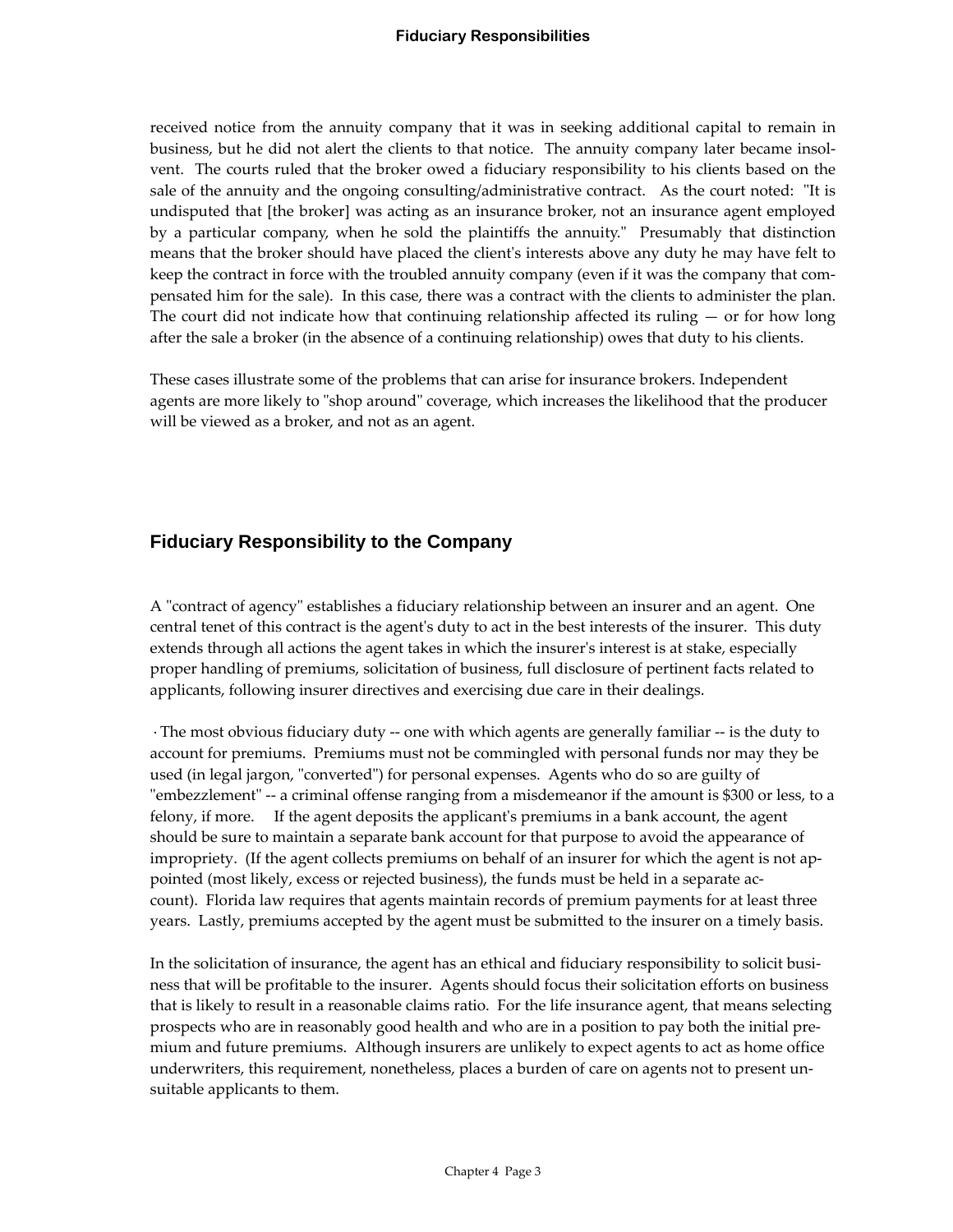Agents must be sure to make a full disclosure to the insurer of all pertinent information that bears on the placement of an insurance policy. The agent report, attached as part of the application should note, the agent's pertinent first-hand observations and knowledge of the insured (for example, did the applicant smoke cigarettes while answering "nonsmoker on the application). The important word is in these statements is "pertinent." Unless the agent is certain that the information is not pertinent and is in a position to adequately judge its pertinence, the agent should not fail to note it on the application. The agent that decides not to list an applicant's illness on an application because he or she felt it was not important may have violated this part of the fiduciary and ethical obligation.

Likewise, agents who assist policyholders in submitting claims forms must keep the insurer's best interest in mind. Again, full disclosure of pertinent facts is required. Claim form completion may be somewhat less of an issue in the case of a life insurance claim since a death certificate must accompany the claim form -- although there may be discrepancies in the insured's true age, which may have a bearing on the level of the policy's coverage. In the case of health insurance or property & casualty insurance claims administration is extremely important, as there is the possibility of multiple claims under a single policy. Filing false applications or claims forms is considered "fraud" under Florida law; a felony.

As was mentioned earlier, one ethical issue that arises in implementation phase of the sales process is following through on business transactions within a reasonable time. The definition of a ʺreasonable timeʺ is ultimately left to the courts based on the facts of the situation. Some courts have held a property & casualty insurance agent liable for not obtaining coverage only two days after commencing the search for it, while another held that three weeks was a reasonable time to spend searching for coverage. In the case of life insurance or health insurance, applications should be completed and business submitted within the earliest possible period of time. Applications and premiums for life and health insurance should be submitted within one business day of being taken, while applications for property & casualty insurance should be submitted within one business day of locating an insurer willing to accept the application. The standard boilerplate in most contracts reads: "Time is of the essence" -- agents should realize that such language exists for a reason.

Another fiduciary duty is that of loyalty and obedience to the represented insurer. In plain terms, agents owe a legal and ethical duty of loyalty to their represented insurers. Loyalty to our insurers manifests itself in our acting in good faith and with integrity in our dealings with them. Agents have an obligation to follow their carriers' lawful and reasonable instructions. Because of the litigious environment, especially where the deep pockets of insurance companies are concerned, this obligation is of particular importance. Partly in reaction to the legal environment, many insurers are providing thorough instructions regarding the solicitation of business and the type of illustra‐ tions that agents can use. Instructions like these are designed both to limit the insurer's liability and provide a minimum standard against which agent conduct may be measured. Agents that choose to ignore the instructions from their insurers may find their contracts terminated, and, if sued, they may be required to face the lawsuit entirely on our own. Clearly, the agent that dis‐ obeys his or her carrierʹs compliance requirements does so at considerable risk.

Along similar lines, an agent has an obligation to carry out authorized activities with reasonable care. An example of this principle is the requirement that we not attempt to engage in business in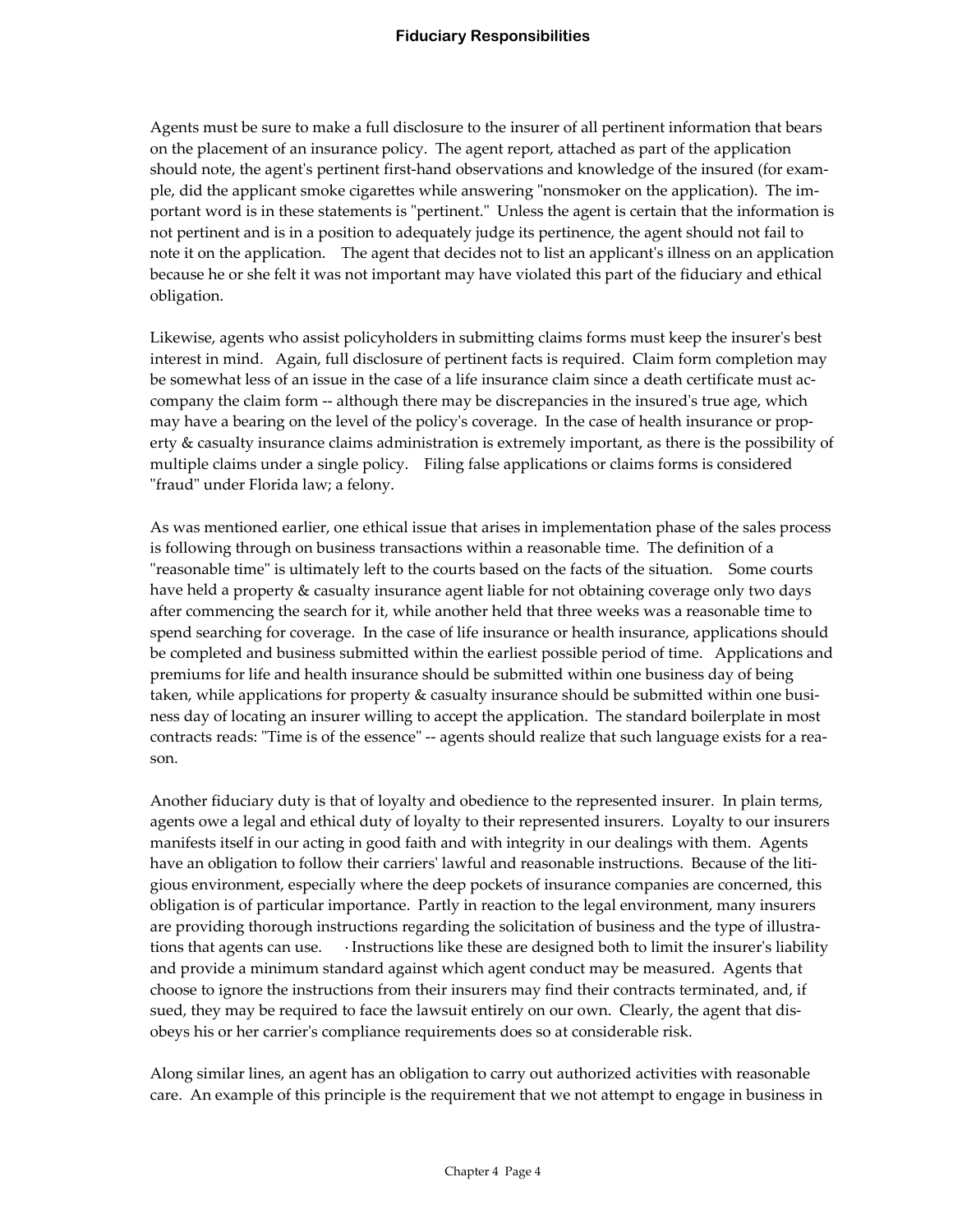which we are not capable of performing with a level of skill possessed by others that are similarly engaged. In other words, if the agent is not familiar with the area, he or she should seek the assistance of another agent that is. That may involve working with your companyʹs pension specialist, disability expert or someone else that has particular skill in the area.

Lastly, agents frequently face conflicts of interest. The standard applied to an agent's actions with respect to this principle depends upon whether the agent is a captive agent or an independent agent. Not unexpectedly, a captive agent is held to a higher ethical standard in this regard than an independent agent. We can see an example of that differing standard in the products sold. Although an independent agent may represent multiple companies, each offering identical products that compete with one another, a captive agentʹs representing the same companies would constitute a breach of fiduciary duty.

# **Client Expectations**

As courts have shifted their legal reasoning from *caveat emptor to caveat vendor,* sellers in the market‐ place are under increasing scrutiny. Agents, as salespersons, should be aware of this increased scrutiny of their actions and deal with both client and insurers in an ethical manner.

While agents can find themselves in breach of their ethical responsibilities by the actions they take ‐ - their failures to act can also result in liability. In legalese, agents are liable for there "acts of commission", as well as "acts of omission". Customers have a reasonable expectation that the agent they deal with is a professional. As such, they can expect that the agent will exercise due care in representing insurers to the public and be competent in servicing of that business once it is placed. Failing to do so, in the eyes of many courts, exposes the agent to personal liability.

For example, an agent forwards a customerʹs signed application and first premium payment for flood insurance to the insurer. The agent assures the client that coverage will be underwritten. The insurance company, however, rejects the application, and notifies the agent ‐‐ but the agent fails to notify the applicant. A flood strikes and the client learns he is uninsured. Courts have held, in circumstances like these, that the agent was held liable for the flood‐related losses.

Similarly, agents who fail to exercise "due diligence" may be personally liable for their failure. As we discussed earlier, agents who represent unlicensed insurance entities are personally liable for losses their clients believed would be covered under the fraudulent contract. In addition to the personal liability, the agent is also guilty of a felony by representing an "unauthorized entity". Good intentions are not enough ...... agents must exercise due care in their business.

While no substitute for due diligence and competent business practices, Error and Omission Insurance  $(E&O)$  is a type of "malpractice" insurance available to insurance agents who may unwittingly be caught up in such circumstances. As our society becomes ever more litigious, agents will want to seriously consider such coverage.